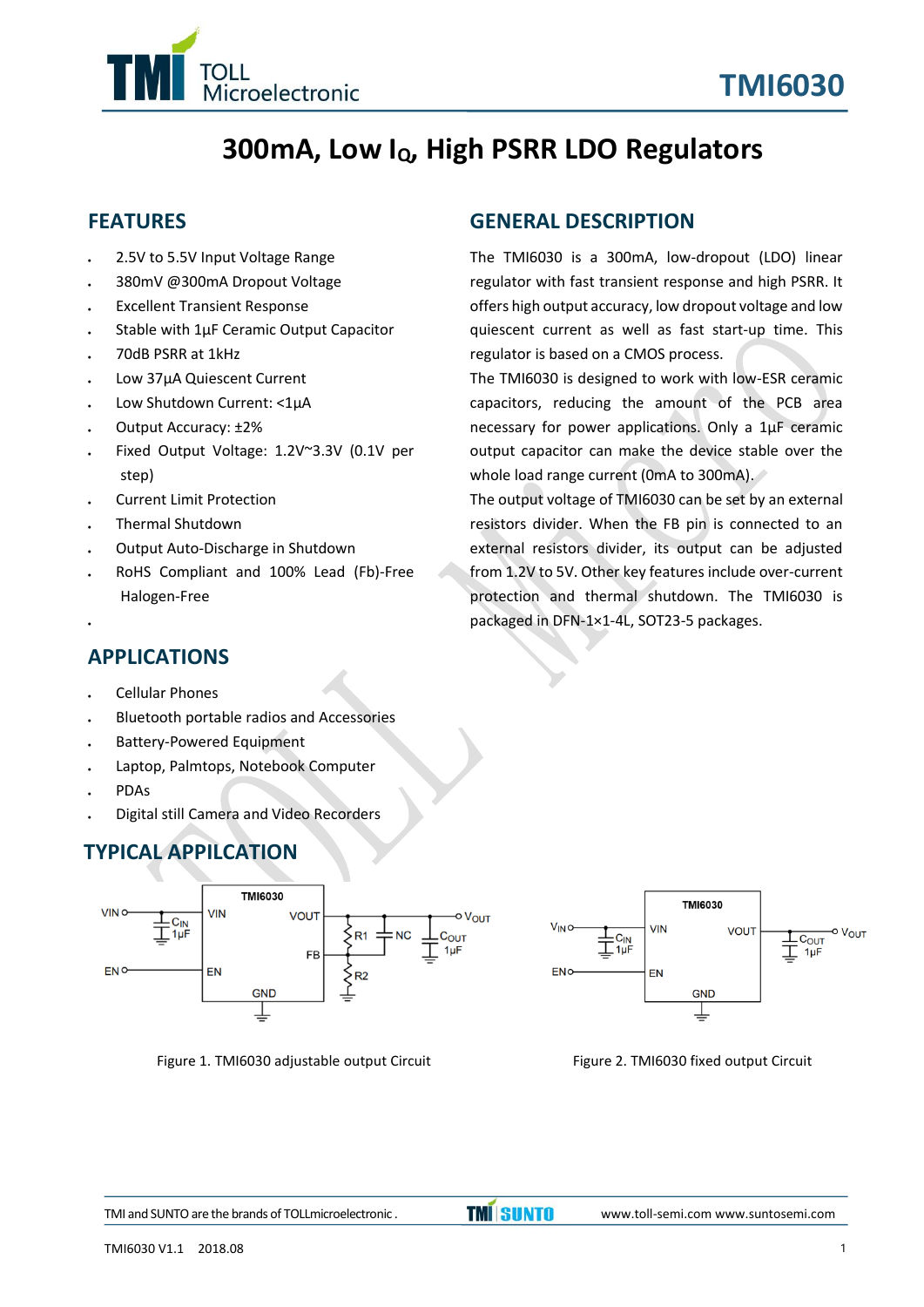# **TMI6030**



## **BLOCK DIAGRAM**



Figure 3. TMI6030 adjustable function block Figure 4. TMI6030 fixed function block



## **ABSOLUTE MAXIMUM RATINGS**

| <b>Description</b>                     | <b>Value</b>                  | <b>Unit</b> |
|----------------------------------------|-------------------------------|-------------|
| VIN, EN Input Voltage Range            | $-0.3^{\sim}6$                |             |
| All other pins Voltage Range           | $-0.3$ to $(V_{IN}+0.3)$      |             |
| Junction Temperature                   | 160                           | °۲          |
| Storage Temperature Range              | $-65^{\sim}150$               | °C          |
| Junction-to-ambient Thermal Resistance | 250 (SOT23-5)<br>239 (DFN1x1) | °C/W        |
| Lead Temperature Soldering, 10Sec      | 260                           | ∘∼          |

## **ESD RATINGS**

| <b>Items</b>     | <b>Description</b>            | Value | Unit |
|------------------|-------------------------------|-------|------|
| V <sub>ESD</sub> | Human Body Model for all pins | ±2000 |      |

JEDEC specification JS-001

# **RECOMMEND OPERATING CONDITIONS**

| <b>Items</b>  | <b>Description</b>   | Min | <b>Max</b> | Unit   |
|---------------|----------------------|-----|------------|--------|
| Voltage Range | IN                   | 2.5 | 5.5        |        |
|               | Junction Temperature | -40 | 125        | $\sim$ |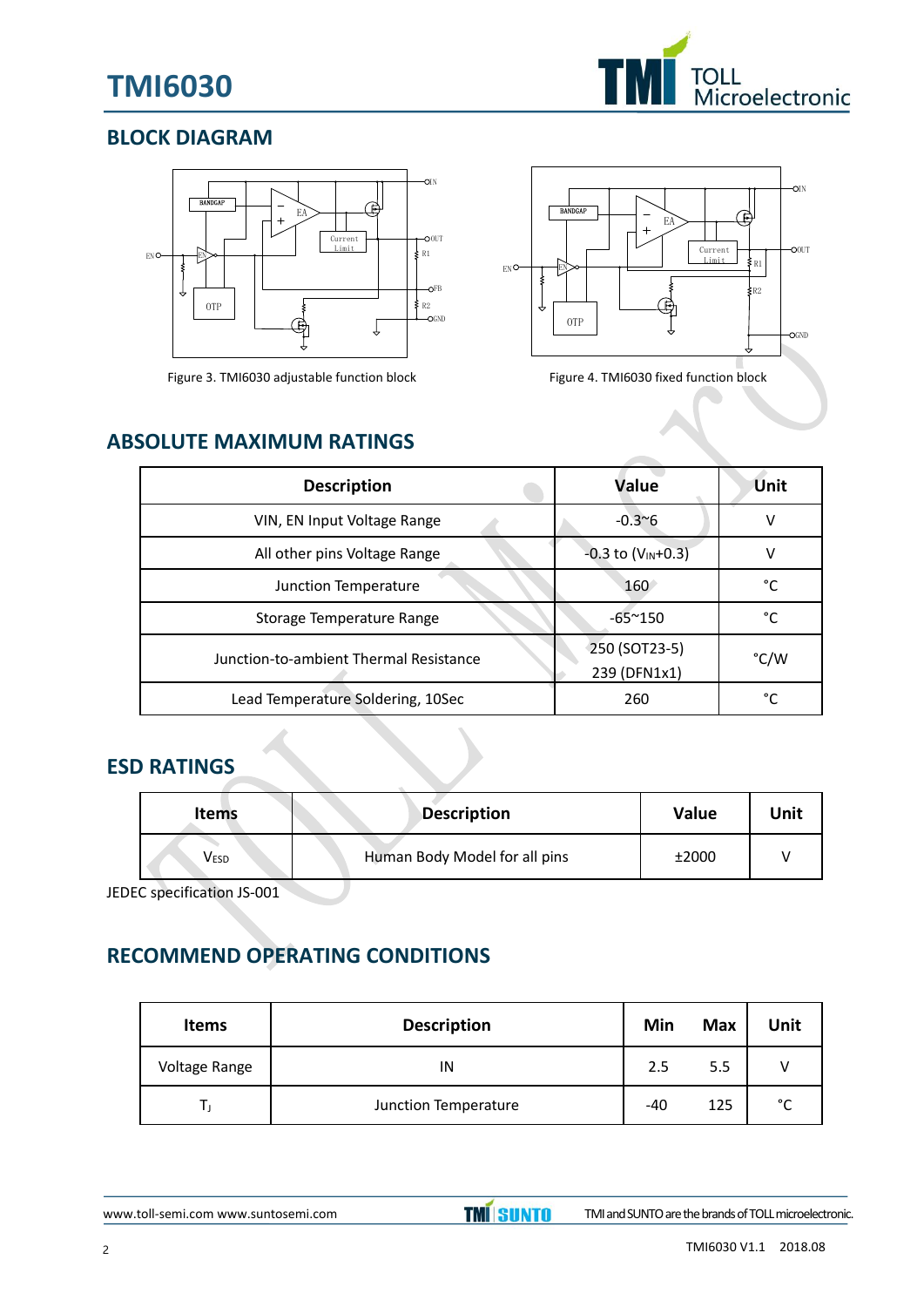

## **PIN CONFIGURATION**

| <b>Package Type</b> | <b>Pin Configurations</b>                                                                                                                                                                          |  |  |  |
|---------------------|----------------------------------------------------------------------------------------------------------------------------------------------------------------------------------------------------|--|--|--|
|                     | EN<br><b>VIN</b><br><b>GND</b><br>EN<br><b>GND</b><br><b>VIN</b><br>$\overline{3}$<br>$\overline{\mathbf{2}}$<br>$\mathbf{1}$<br>$\mathbf{3}$<br>$\mathbf{2}$<br>$\mathbf{1}$                      |  |  |  |
| TMI6030 / SOT23-5   | 5<br>5<br>FB<br><b>VOUT</b><br><b>VOUT</b><br><b>NC</b><br>(Adjustable Output Version)<br>(Fixed Output Version)                                                                                   |  |  |  |
| TMI6030B / SOT23-5  | EN<br><b>VIN</b><br><b>GND</b><br><b>VIN</b><br><b>GND</b><br>EN<br>$\overline{\mathbf{2}}$<br>$\overline{\mathbf{3}}$<br>$\mathbf 1$<br>$\mathbf 2$<br>$\mathbf{3}$<br>$\mathbf 1$<br>5<br>5<br>4 |  |  |  |
|                     | VOUT<br><b>FB</b><br><b>VOUT</b><br><b>NC</b><br>(Fixed Output Version)<br>(Adjustable Output Version)                                                                                             |  |  |  |
| TMI6030D / DFN1x1   | (Top View)<br>(Bottom View)<br><b>VIN</b><br>EN<br><b>VIN</b><br>EN<br>$\sqrt{47}$<br>₹5<br>3 <sub>l</sub><br>$\overline{A}$<br>$\frac{2}{2}$<br>VOUT<br><b>GND</b><br><b>VOUT</b><br><b>GND</b>   |  |  |  |

#### **PIN FUNCTIONS**

| <b>TMI6030</b>          | <b>TMI6030B</b> | <b>TMI6030D</b> | <b>Name</b> | <b>Function</b>                                                                                                                                                            |
|-------------------------|-----------------|-----------------|-------------|----------------------------------------------------------------------------------------------------------------------------------------------------------------------------|
| 1                       | 3               | 4               | <b>VIN</b>  | Input Supply of the LDO.                                                                                                                                                   |
| $\overline{2}$          | 2               | 2               | GND         | Signal Ground.                                                                                                                                                             |
| $\overline{\mathbf{3}}$ |                 | 3               | <b>EN</b>   | Enable Pin. Connect this pin to ground or less than<br>0.4V to disable the device, connect EN to 1.5V or<br>above to enable the device. This pin should not be<br>floated. |
| 4                       | 5               |                 | NC/FB       | Feedback Pin for adjustable output version<br>NC for fixed output version                                                                                                  |
| 5                       | 4               |                 | <b>VOUT</b> | Output of the LDO                                                                                                                                                          |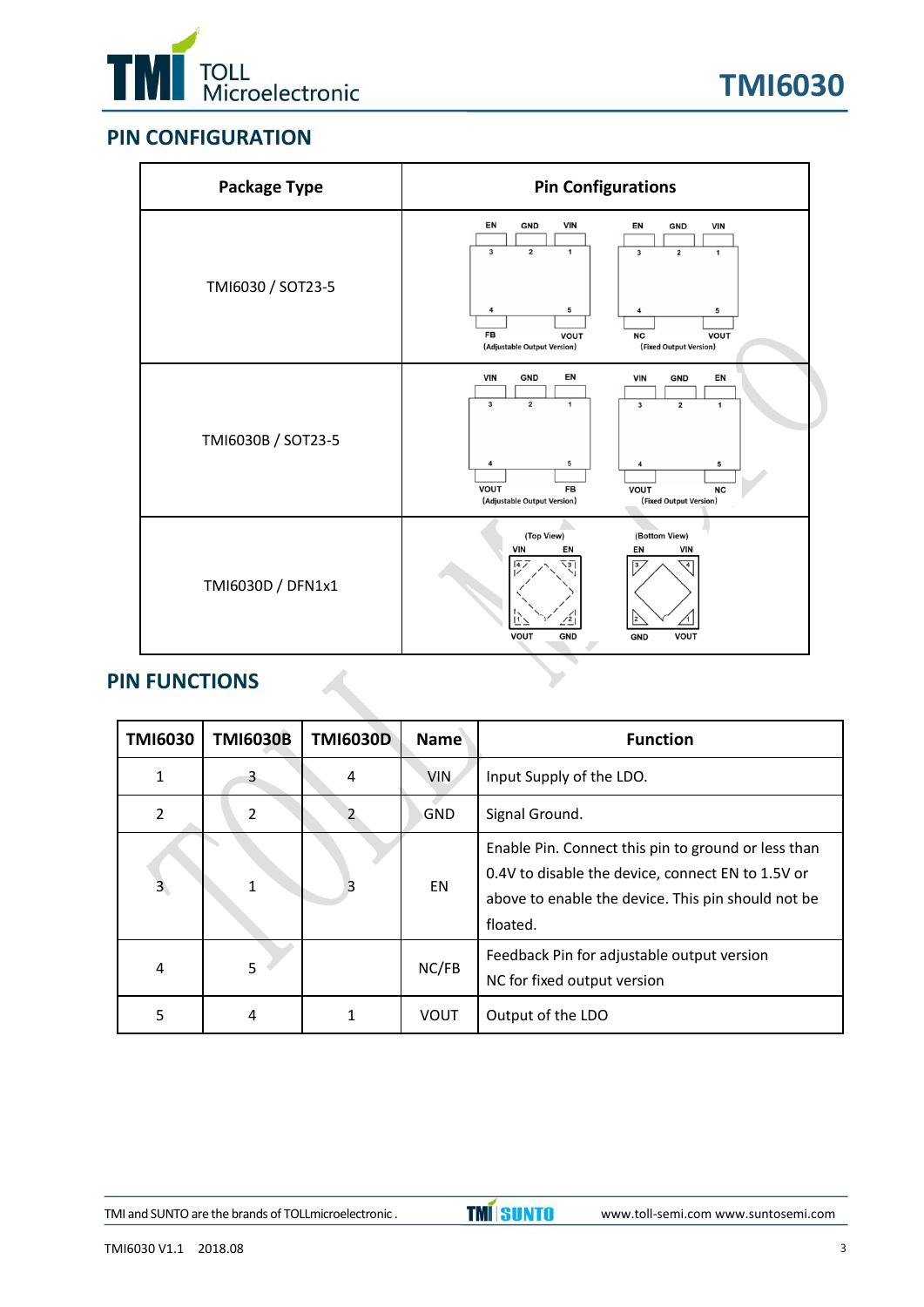

#### **ORDER INFORMATION**

| TMI6030X-XX |                       |
|-------------|-----------------------|
|             | <b>Output Voltage</b> |
|             | Blank: Adj            |
|             | 12:1.2V               |
|             | 18:1.8V               |
|             | 25:2.5V               |
|             | 28:2.8V               |
|             | 30:3.0V               |
|             | 33 : 3.3V             |
|             | : Voltage             |
|             |                       |
|             | Package               |
|             | Blank: SOT23-5        |
|             | B: SOT23-5            |

D : DFN1x1

| <b>Part Number</b> | Package | <b>Top Mark</b> | <b>Quantity/Reel</b> |
|--------------------|---------|-----------------|----------------------|
| TMI6030            | SOT23-5 | <b>TAAxxx</b>   | 3000                 |
| TMI6030-12         | SOT23-5 | <b>TABxxx</b>   | 3000                 |
| TMI6030-18         | SOT23-5 | <b>TACxxx</b>   | 3000                 |
| TMI6030-25         | SOT23-5 | <b>TADxxx</b>   | 3000                 |
| TMI6030-28         | SOT23-5 | <b>TAExxx</b>   | 3000                 |
| TMI6030-30         | SOT23-5 | <b>TAFxxx</b>   | 3000                 |
| TMI6030-33         | SOT23-5 | <b>TAGxxx</b>   | 3000                 |
| <b>TMI6030B</b>    | SOT23-5 | <b>TBAxxx</b>   | 3000                 |
| TMI6030B-12        | SOT23-5 | <b>TBBxxx</b>   | 3000                 |
| TMI6030B-18        | SOT23-5 | <b>TBCxxx</b>   | 3000                 |
| TMI6030B-25        | SOT23-5 | <b>TBDxxx</b>   | 3000                 |
| TMI6030B-28        | SOT23-5 | <b>TBExxx</b>   | 3000                 |
| TMI6030B-30        | SOT23-5 | <b>TBFxxx</b>   | 3000                 |
| TMI6030B-33        | SOT23-5 | <b>TBGxxx</b>   | 3000                 |
| TMI6030D-12        | DFN1x1  | <b>TDBxxx</b>   | 3000                 |
| TMI6030D-18        | DFN1x1  | <b>TDCxxx</b>   | 3000                 |
| TMI6030D-28        | DFN1x1  | <b>TDExxx</b>   | 3000                 |
| TMI6030D-30        | DFN1x1  | <b>TDFxxx</b>   | 3000                 |

Top Mark: TxAxxx (TxA: Device Code, xxx: Inside code)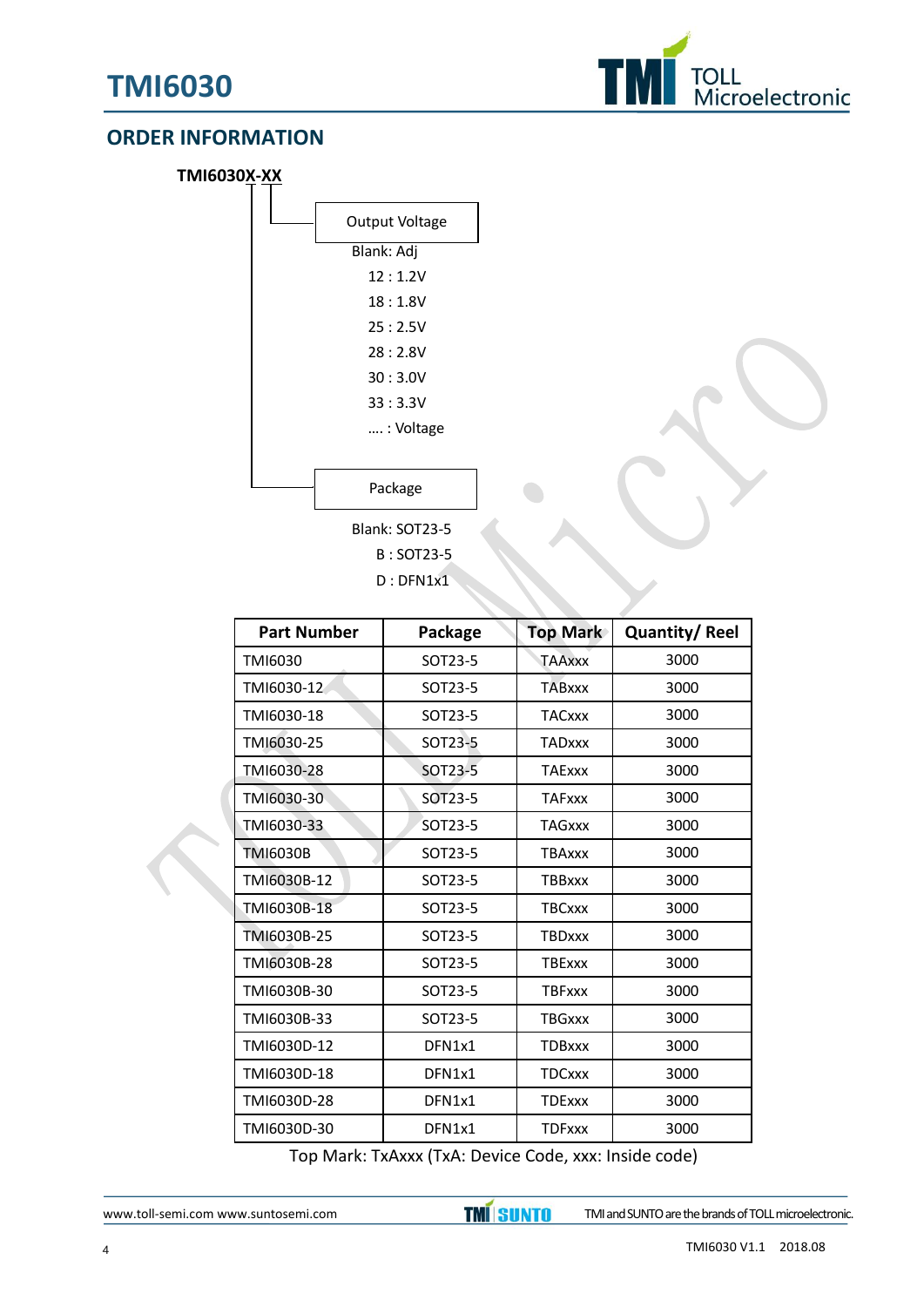

## **ELECTRICAL CHARACTERISTICS**

T<sub>A</sub>=25<sup>°</sup>C, V<sub>IN</sub>=V<sub>OUT</sub>+1V, or V<sub>IN</sub>=2.5V for V<sub>OUT</sub><1.5V unless otherwise specified.

| Symbol                    | Parameter                             | conditions                                                                       | <b>Min</b> | <b>Typ</b>      | <b>Max</b>   | Unit           |  |
|---------------------------|---------------------------------------|----------------------------------------------------------------------------------|------------|-----------------|--------------|----------------|--|
| Input Voltage             |                                       |                                                                                  |            |                 |              |                |  |
| $V_{IN}$                  | Input Voltage Range                   |                                                                                  | 2.5        |                 | 5.5          | V              |  |
| $I_{Q}$                   | <b>Quiescent Current</b>              | $V_{EN} = 2.5V$ , $I_{OUT} = 0mA$                                                | 35         |                 | 70           | μA             |  |
| <b>I</b> SHDN             | Shutdown Current                      | $V_{EN} = 0V$                                                                    |            | 0.1             | 1            | μA             |  |
| <b>PSRR</b>               | Power Supply Ripple<br>Rejection      | VIN=Vnom+1V <sub>P-P</sub> , f=1kHz, ILOAD=10mA                                  |            | 70 <sup>2</sup> |              | dB             |  |
| Enable                    |                                       |                                                                                  |            |                 |              |                |  |
| <b>VENH</b>               | Enable High Voltage                   | All temperature range                                                            | 1.5        |                 |              | V              |  |
| $V_{ENL}$                 | Enable Low Voltage                    | All temperature range                                                            |            |                 | 0.4          | V              |  |
| <b>IEN</b>                | <b>EN Input Current</b>               | $V_{IN} = 3.5V, V_{EN} = 3.5V$ or 0V                                             | $-1$       | 0.2             | $\mathbf{1}$ | μA             |  |
| $T_{ST}$                  | Start-up Time                         | $V_{IN} = 3.5V$ , $V_{OUT} = 2.5V$                                               |            | 40              |              | μs             |  |
| <b>Output Voltage</b>     |                                       |                                                                                  |            |                 |              |                |  |
|                           |                                       | $V_{IN} = V_{OUT} + 1V$ , $I_{OUT} = 10$ mA                                      | $-2$       |                 | $+2$         | %              |  |
| $V_{OUT}$                 | <b>Output Voltage Accuracy</b>        | $V_{IN} = V_{OUT} + 1V$ , $I_{OUT} = 10mA$ , $T_A = -40°C$ to<br>$+85^{\circ}$ C | $-3$       |                 | $+3$         | %              |  |
| $V_{FB}$                  | FB Pin Voltage                        |                                                                                  | 1.176      | 1.2             | 1.224        | V              |  |
| $V_{LNR}$                 | <b>Output Line Regulation</b>         | V <sub>OUT</sub> +0.5V <vin<5.5v, i<sub="">OUT=10mA</vin<5.5v,>                  |            | 0.01            | 0.1          | $\frac{\%}{V}$ |  |
| $V_{LDR}$                 | <b>Output Load Regulation</b>         | $1mA < IOUT < 300mA, VIN = VNOM+1.0V$                                            |            | 3               | 6            | mV             |  |
| <b>VDROP</b>              | Dropout Voltage <sup>(3)</sup>        | I <sub>OUT</sub> =300mA (Applied for V <sub>OUT</sub> ≥2.3V)                     |            | 320             | 350          | mV             |  |
| <b>I</b> OUTMAX           | <b>Maximum Output Current</b>         |                                                                                  | 300        |                 |              | mA             |  |
|                           | Protection                            |                                                                                  |            |                 |              |                |  |
| limit                     | <b>Current Limit</b>                  |                                                                                  | 350        | 470             |              | mA             |  |
| R <sub>AD</sub>           | Resistance of Auto-<br>Discharge      |                                                                                  |            | 130             |              | Ω              |  |
| T <sub>SD</sub>           | Thermal Shutdown<br>Temperature       | No Load, VIN=VEN=5V                                                              |            | 155             |              | °C             |  |
| <b>T</b> <sub>SDHYS</sub> | <b>Thermal Shutdown</b><br>Hysteresis | No Load, V <sub>IN</sub> =V <sub>EN</sub> =5V                                    |            | 30              |              | $^{\circ}$ C   |  |

Note (3): Dropout is defined as  $V_{\text{IN}}-V_{\text{OUT}}$  when  $V_{\text{OUT}}$  is 2% below the value of  $V_{\text{OUT}}$  for  $V_{\text{IN}}=V_{\text{OUT}}+0.5V$ .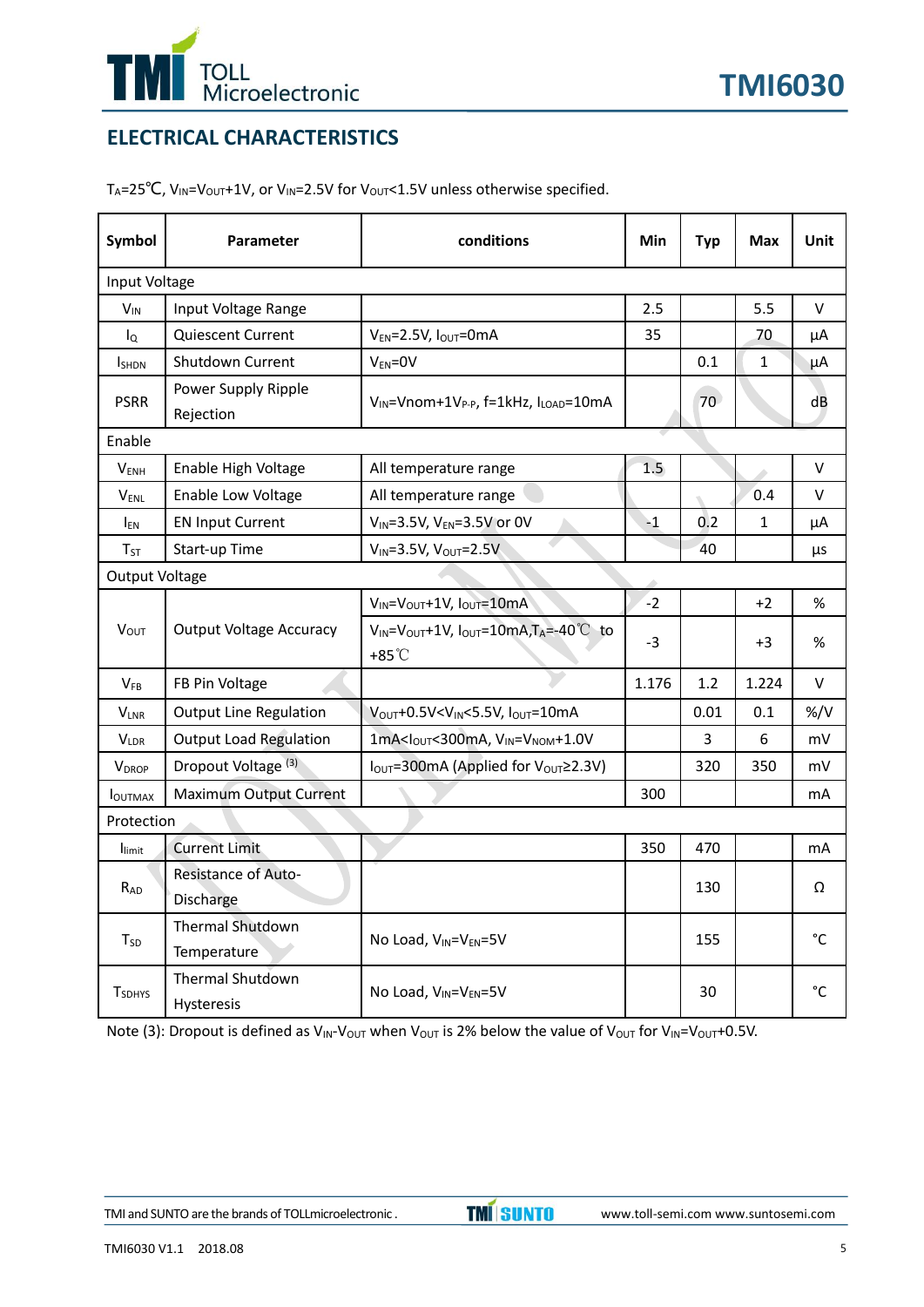

## **TYPICAL PERFORMANCE CHARACTERISTICS**





Figure 7. Over Temperature Protection Figure 8. Dropout vs. lout





**Dropout vs. Iout**



**PSRR vs Frequency**



 $\Omega$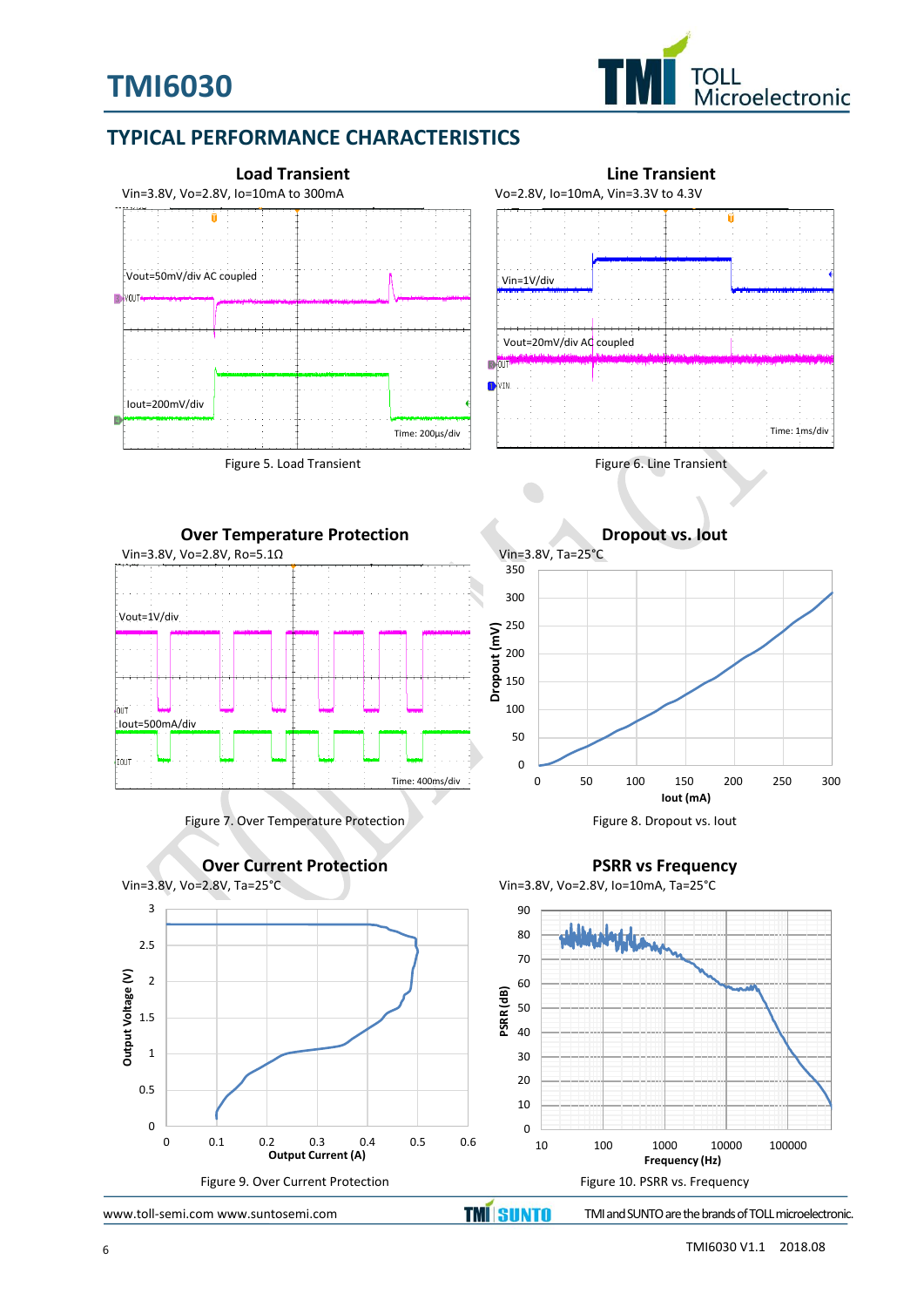

## **Detailed Function Description**

The TMI6030 is a high output current, low dropout linear regulator with fast transient response and high PSRR. It offers high output accuracy, low quiescent current and fast start-up time. It is designed to work with low-ESR ceramic capacitor, reducing the amount of the PCB area. Only a 1μF ceramic output capacitor can make the device stable over the whole load range.

As shown in the function block diagram, the TMI6030 is composed of the bandgap reference voltage, the error amplifier, P-channel MOSFET pass transistor, external resistor divider and some additional protection circuits. The reference voltage, connected to the cathode terminal of the error amplifier, compares with the feedback voltage to regulate the output voltage to make it constant over the whole load current range. If the feedback voltage is lower than the reference voltage, the pass transistor gate is pulled lower to increase its conductivity. This allows more current to flow to the output and increase the output voltage. If the feedback voltage is higher than the reference voltage, the pass transistor gate is pulled higher to decrease its conductivity. This allows less current to flow to the output and decrease the output voltage. The feedback point is the output of the external resistor divider connected to the  $V_{OUT}$  pin.

#### **Enable/Shutdown**

The TMI6030 is disabled when the EN pin is connected to ground or the voltage less than 0.4V, and the quiescent current is less than 1μA. Connect EN pin to 1.5V or higher voltage to enable the device. This pin cannot be floated.

#### **Output Auto Discharge**

When the regulator is disabled, an internal 130Ω resister is connected between VOUT and GND to discharge output capacitor  $C<sub>OUT</sub>$ .

#### **Current Limit**

The TMI6030 includes a current limit circuit to monitor the gate voltage of the pass transistor to limit the output current. When the output current is higher than the over-current limit, the circuit will clamp the gate voltage of the pass transistor to limit the output current. The typical output current limit is 450mA.

#### **Adjustable Output Voltage**

TMI6030 has a wide output voltage range. The output voltage is programmed by an external resistor divider as shown in Figure 1. The output can be calculated be by the following equation:

$$
V_{\text{OUT}} = (1 + \frac{R_1}{R_2}) \times V_{\text{REF}} \tag{Eq.1}
$$

Where V<sub>REF</sub> is the internal reference voltage, which is 1.2V in TMI6030.

#### **Short Circuit Protection**

When  $V_{\text{OUT}}$  pin is short-circuit to GND, short circuit protection will be triggered and clamp the output current to approximately 90mA. This feature protects the regulator from over current condition and damage due to overheating.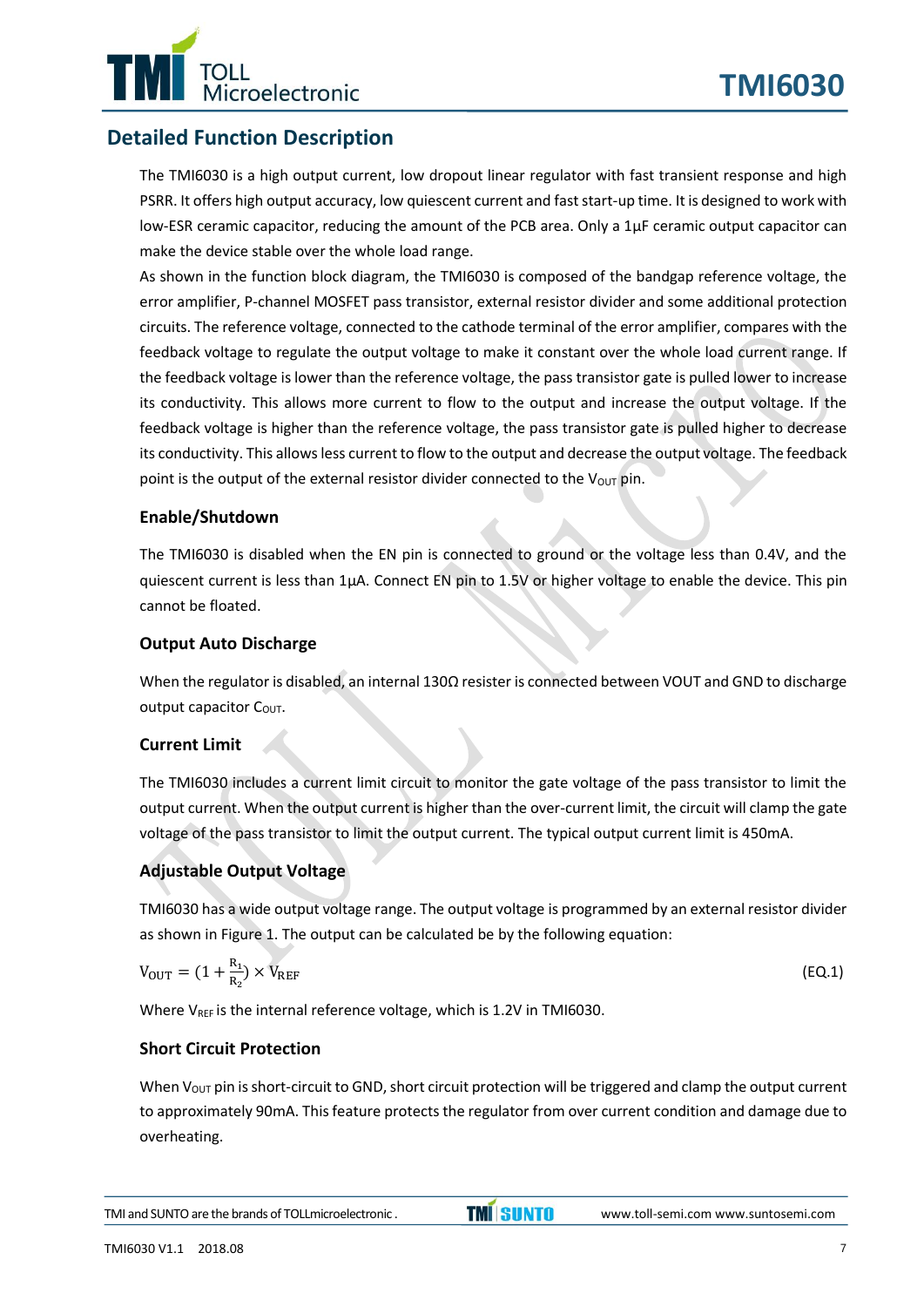# **TMI6030**



#### **Thermal Shutdown**

The TMI6030 monitors internal temperature. When the junction temperature exceeds 155°C, the over temperature protection (OTP) circuit turn off the pass transistor until the device is cooled down by 30°C. Then the pass transistor resumes. For continue operation, do not exceed absolute maximum junction temperature.

## **Application Information**

#### **External capacitor**

The TMI6030 requires external capacitor for stability. It is specifically designed to work with low-ESR capacitors requiring minimum PCB area. Place the external capacitors as close as possible to the device.

#### **Input capacitor**

A 1μF or higher capacitance value ceramic capacitor is required between the VIN pin and the GND pin. Place it as close as possible to the device. There are no requirements for the ESR on the input capacitor, but the tolerance and temperature coefficient must be capacitance is 1μF over the whole operating temperature range.

#### **Output capacitor**

An output capacitor ( $C_{\text{OUT}}$ ) is needed to improve transient response and maintain stability. The TMI6030 is stable with very small ceramic output capacitors. A 1μF to 10μF capacitor is suitable for the most TMI6030 applications.